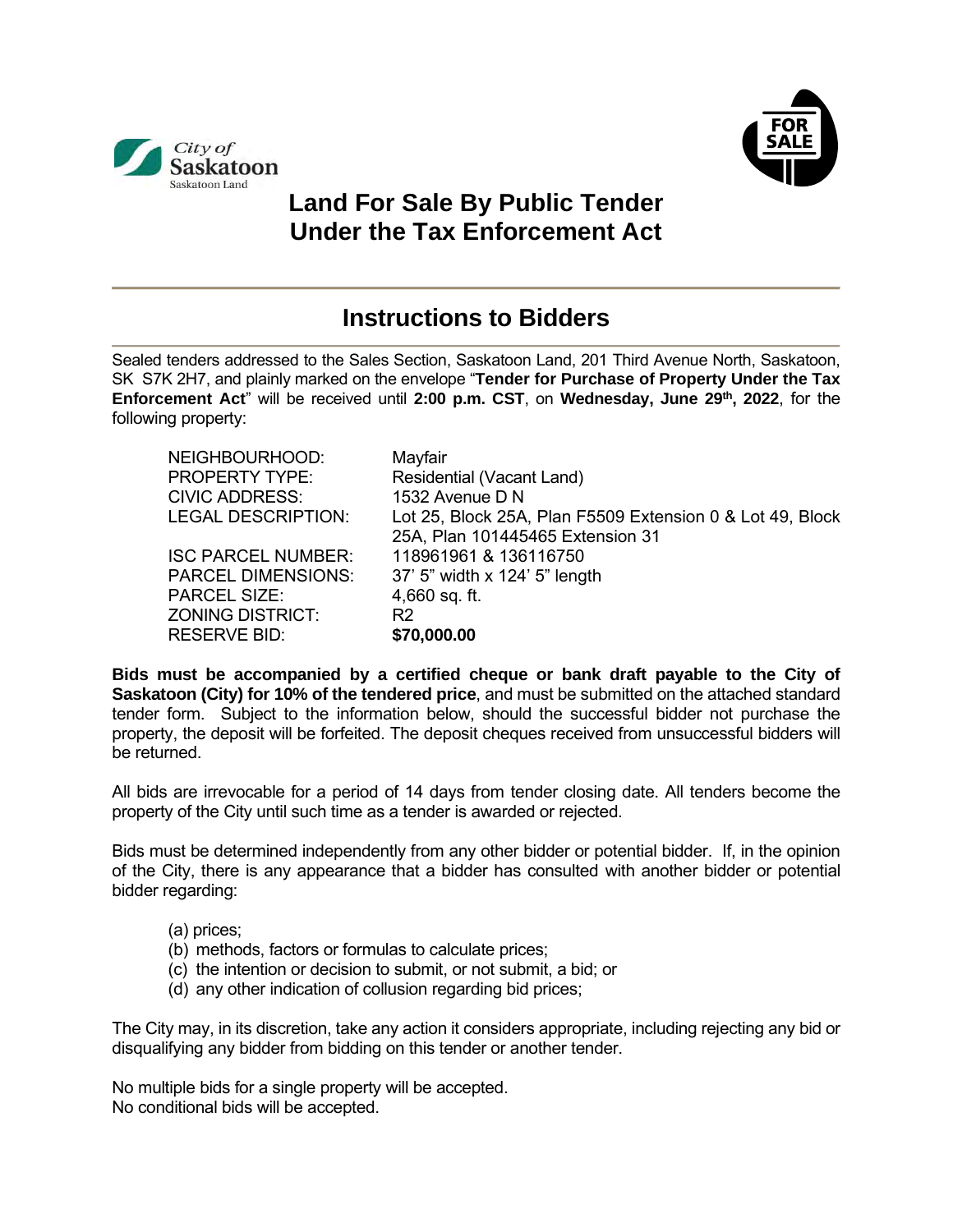In accordance with the Tax Enforcement Act, bidders who are either a councillor or an official with the City of Saskatoon must identify on the front of the sealed bid that they are employed by the municipality.

#### **Sale Agreement**

The successful bidder must enter into a Sale Agreement within 30 days of notification of award of tender.

#### **Representations, Warranties, and Environmental Condition**

The property is being sold "as is". There are no representations, or warranties expressed or implied, as to fitness of the land for any particular purpose.

#### **Services**

Services are provided adjacent to the site and are typically located in adjacent rights of way. Any costs associated with service connections or private crossings are not included in the tender price and are the responsibility of the successful bidder.

Typically, services include sidewalk, curb, boulevard, street paving, street lighting, street signing, watermains, sanitary sewer mains, trunk sewer levies, and primary watermain levies. In addition, natural gas, electrical power and communication services will be provided to the property line to a point to determined by the respective utility agencies.

#### **Possession**

The successful bidder will be granted possession of the property after payment in full has been received, and in any event no later than 60 days from closing of the tender (by August 29<sup>th</sup>, 2022).

The following outlines the conditions for possession:

On or before the possession date, the successful bidder will deliver to Saskatoon Land the following:

1. A certified cheque, bank draft, or solicitor's trust cheque for the balance of the purchase price.

The purchaser is responsible for fees of Transfer Title. The purchaser must provide the name of his/her solicitor who will undertake to register the Transfer Authorization on his/her behalf. The City will provide a Transfer Authorization to the purchaser's solicitor upon receipt of the balance of the purchase price.

Property taxes will be adjusted as per the possession date.

#### **Zoning and Building Restrictions**

This property is zoned R2. Bidders are advised to consult with the Planning and Development Division at 306-975-2645 as to permissible uses and other zoning details.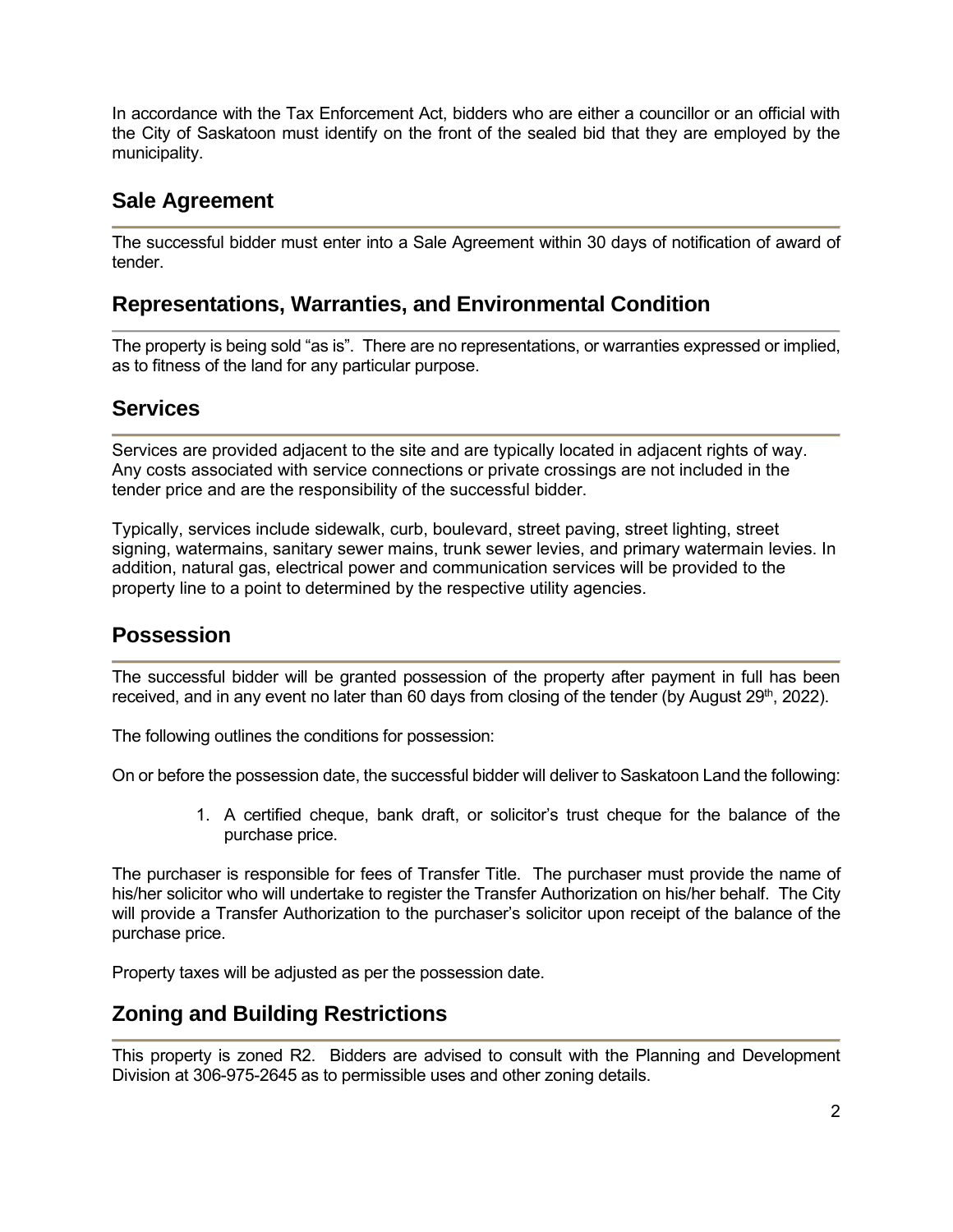### **Conditions**

There will be no exceptions as to the conditions of this tender.

#### **Photos**

The following photo document the lot.



**Please consult our office or the website prior to the tender closing date for any amendments to this package.**



**Saskatoon Land 201 Third Avenue North Saskatoon, SK S7K 2H7 Phone: (306) 975-3278** ⚫ **Fax: (306) 975-3070 Website: saskatoonland.ca E-mail: land@saskatoon.ca**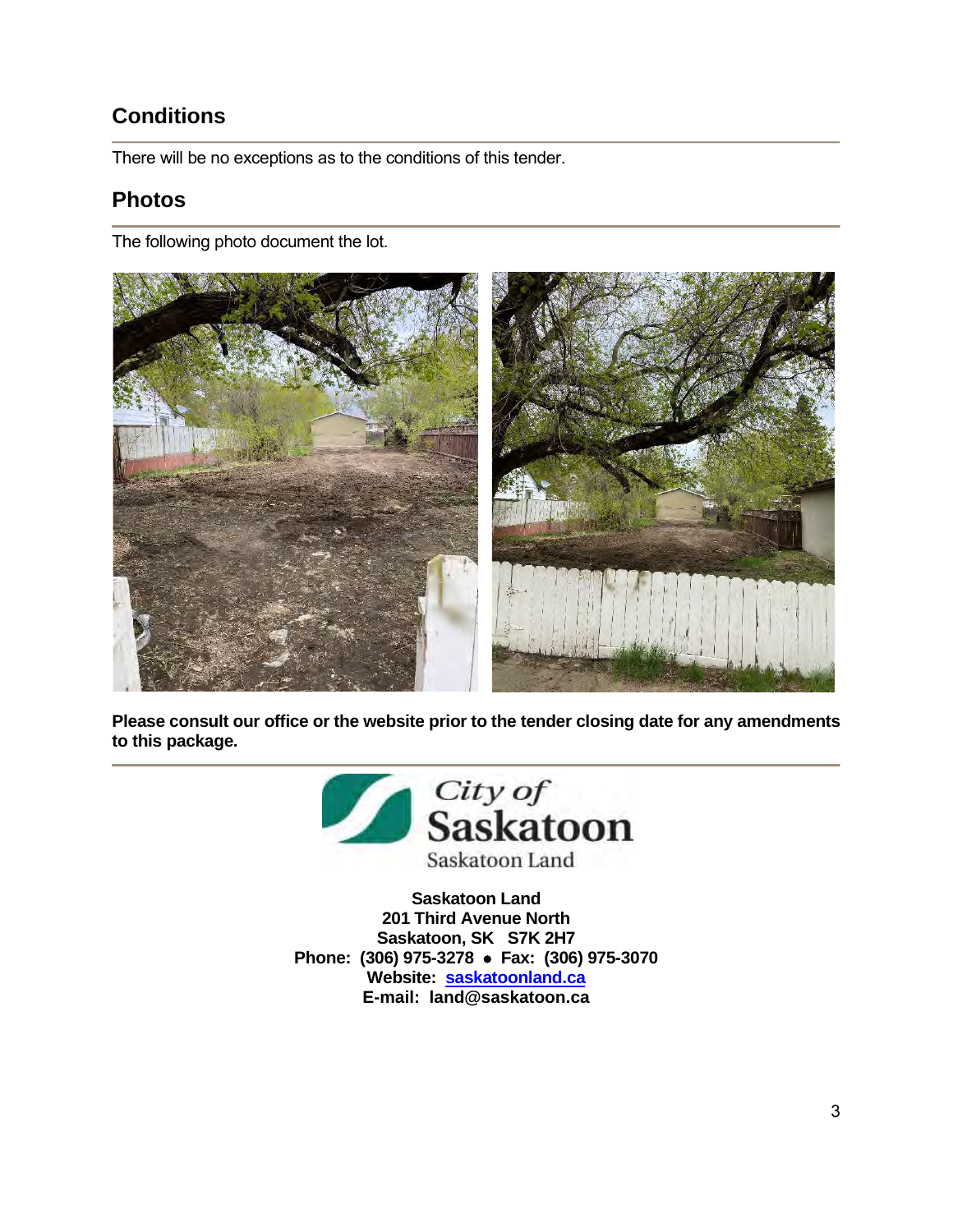

|            |               |                                                 | <b>Tender Form</b> |                                                                                                                                                                                                                                                                                                         |
|------------|---------------|-------------------------------------------------|--------------------|---------------------------------------------------------------------------------------------------------------------------------------------------------------------------------------------------------------------------------------------------------------------------------------------------------|
|            |               | I wish to submit the following tender:          |                    |                                                                                                                                                                                                                                                                                                         |
|            |               | $\bullet$ Lot/Parcel: 25 & 49                   | Block: 25A         | Plan: F5509 Extension 0 & Plan 101445465                                                                                                                                                                                                                                                                |
|            |               |                                                 |                    | Extension 31                                                                                                                                                                                                                                                                                            |
| ❷          |               | <b>Amount Tendered:</b>                         |                    | \$ _________________________(before GST).*                                                                                                                                                                                                                                                              |
| ❸          |               |                                                 |                    | A certified cheque in the amount of \$ _______________ is attached. **                                                                                                                                                                                                                                  |
|            | of Saskatoon. |                                                 |                    | *All bids are subject to Goods and Services Tax. The successful bidder will be required to pay the<br>GST when forwarding the balance of the purchase price or provide a GST Registration Number.<br>**This amount represents exactly 10% of the amount tendered and the cheque is made out to the City |
| Company:   |               |                                                 |                    |                                                                                                                                                                                                                                                                                                         |
|            |               | <b>GST Registration Number (if applicable):</b> |                    |                                                                                                                                                                                                                                                                                                         |
|            |               |                                                 |                    | Contact Name: Letters and the contract of the contract of the contract of the contract of the contract of the contract of the contract of the contract of the contract of the contract of the contract of the contract of the                                                                           |
| Address:   |               |                                                 |                    | and the control of the control of the control of the control of the control of the control of the control of the                                                                                                                                                                                        |
|            |               |                                                 |                    | (postal code)                                                                                                                                                                                                                                                                                           |
| Fax No.:   |               |                                                 |                    | and the control of the control of the control of the control of the control of the control of the control of the                                                                                                                                                                                        |
|            |               |                                                 |                    |                                                                                                                                                                                                                                                                                                         |
| Solicitor: |               |                                                 |                    |                                                                                                                                                                                                                                                                                                         |
|            |               |                                                 |                    |                                                                                                                                                                                                                                                                                                         |
|            |               |                                                 |                    | I have read and acknowledge the conditions as set out in the attached Instructions to Bidders.                                                                                                                                                                                                          |
| Signature  |               |                                                 |                    |                                                                                                                                                                                                                                                                                                         |
| Date       |               |                                                 |                    |                                                                                                                                                                                                                                                                                                         |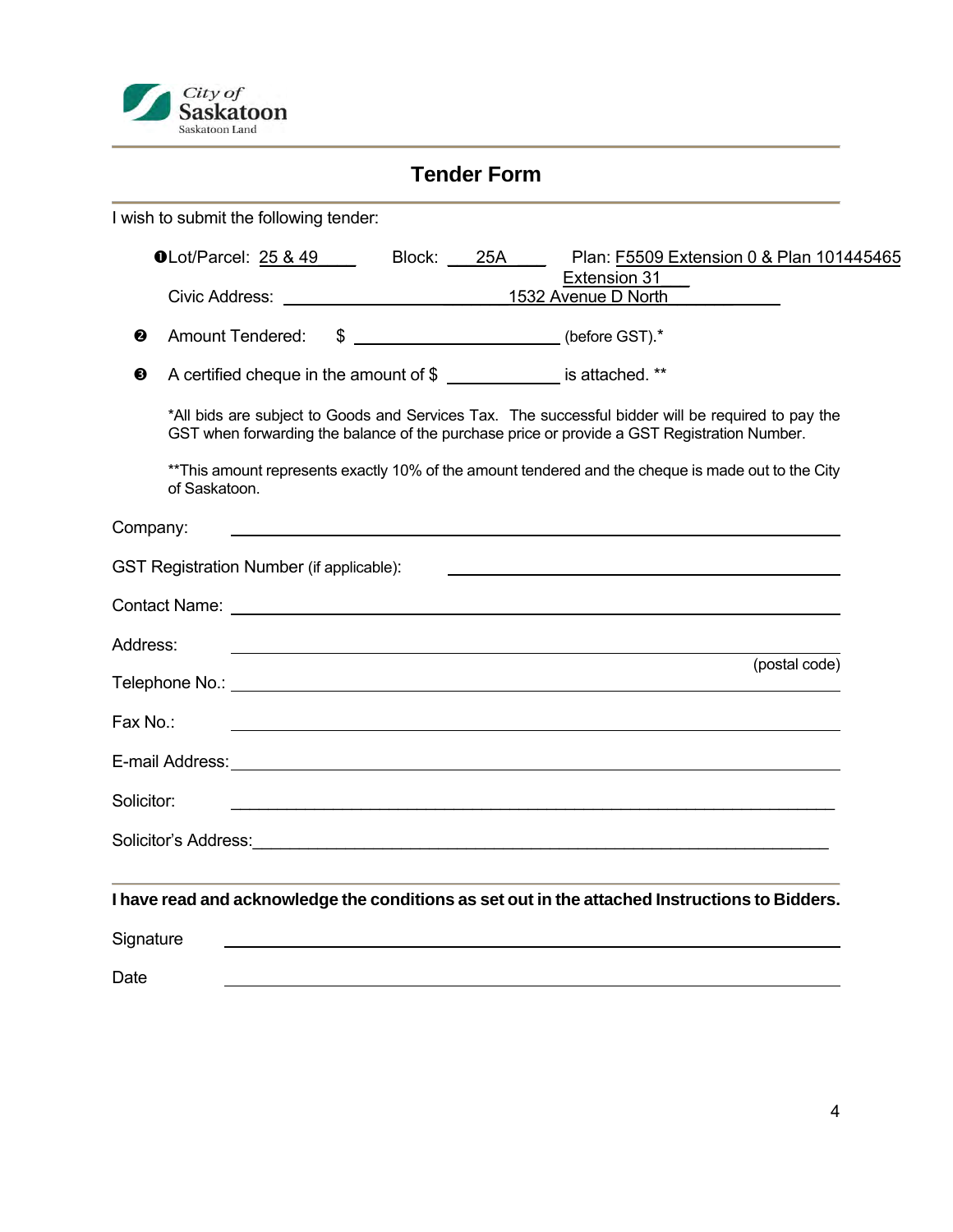

# Surface Parcel Number: 118961961

REQUEST DATE: Wed Mar 16 13:06:13 GMT-06:00 2022



Owner Name(s): CITY OF SASKATOON Municipality: CITY OF SASKATOON Title Number(s): 154310453 Parcel Class: Parcel (Generic) Land Description: Lot 25-Blk/Par 25A-Plan F5509 Ext 0 Source Quarter Section: SE-05-37-05-3 Commodity/Unit: Not Applicable

Area: 0.029 hectares (0.07 acres) Converted Title Number: 93S28393 **Ownership Share: 1:1** 

pe of a parcel in relation to other parcels. Parcel boundaries and<br>r to the plan, or consult a surveyor DISCLAIMER: THIS IS NOT A PLAN OF SURVEY It is a compared may have been adjusted to fit and OF SURVEY It is a compared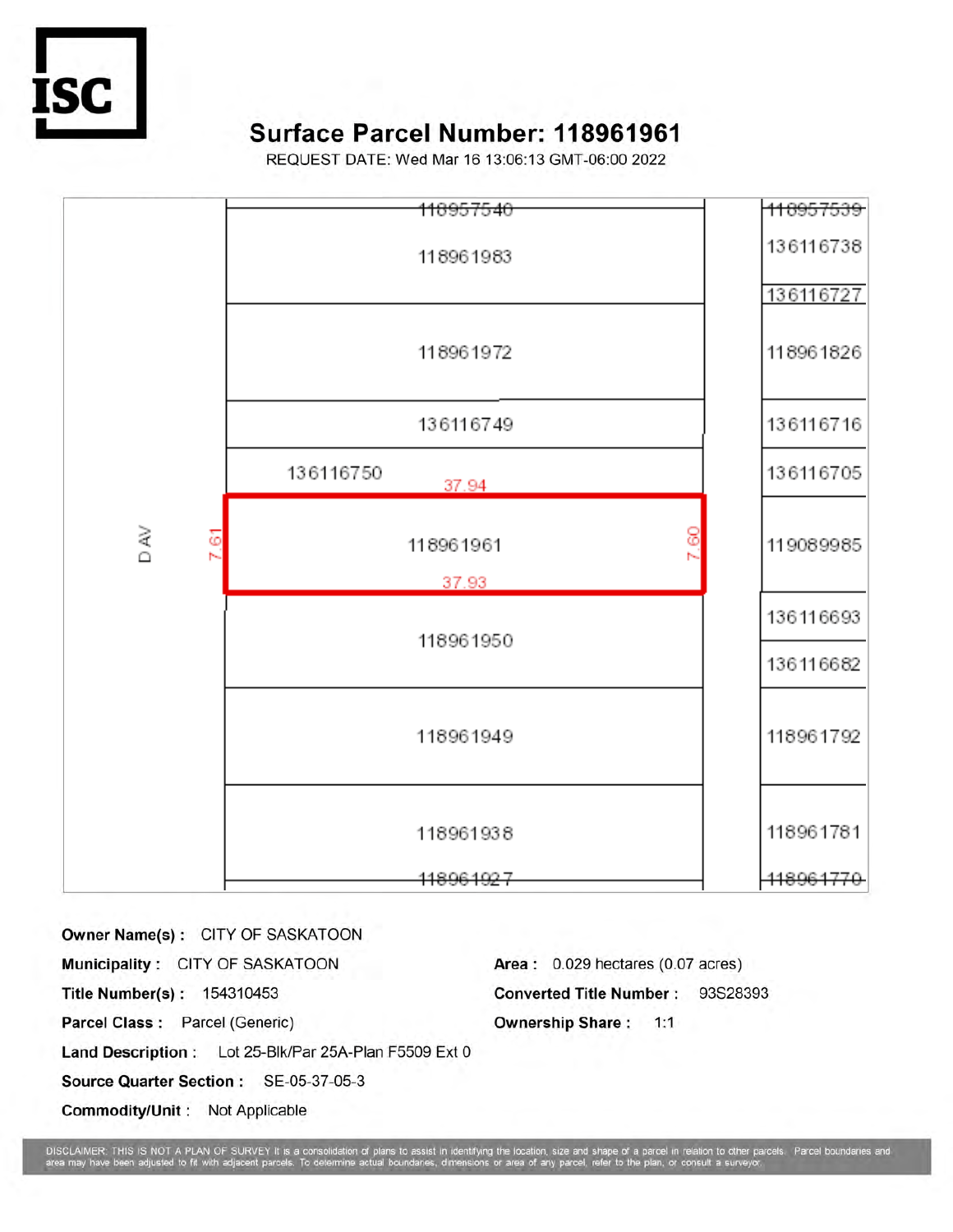

# Surface Parcel Number: 136116750

REQUEST DATE: Wed Mar 16 13:05:57 GMT-06:00 2022



| Owner Name(s): CITY OF SASKATOON                           |                                   |
|------------------------------------------------------------|-----------------------------------|
| Municipality: CITY OF SASKATOON                            | Area: 0.014 hectares (0.04 acres) |
| Title Number(s): 154310464                                 | Converted Title Number: 93S28393  |
| Parcel Class: Parcel (Generic)                             | <b>Ownership Share: 1:1</b>       |
| Land Description: Lot 49-Blk/Par 25A-Plan 101445465 Ext 31 |                                   |
| Source Quarter Section: SE-05-37-05-3                      |                                   |
| Commodity/Unit: Not Applicable                             |                                   |